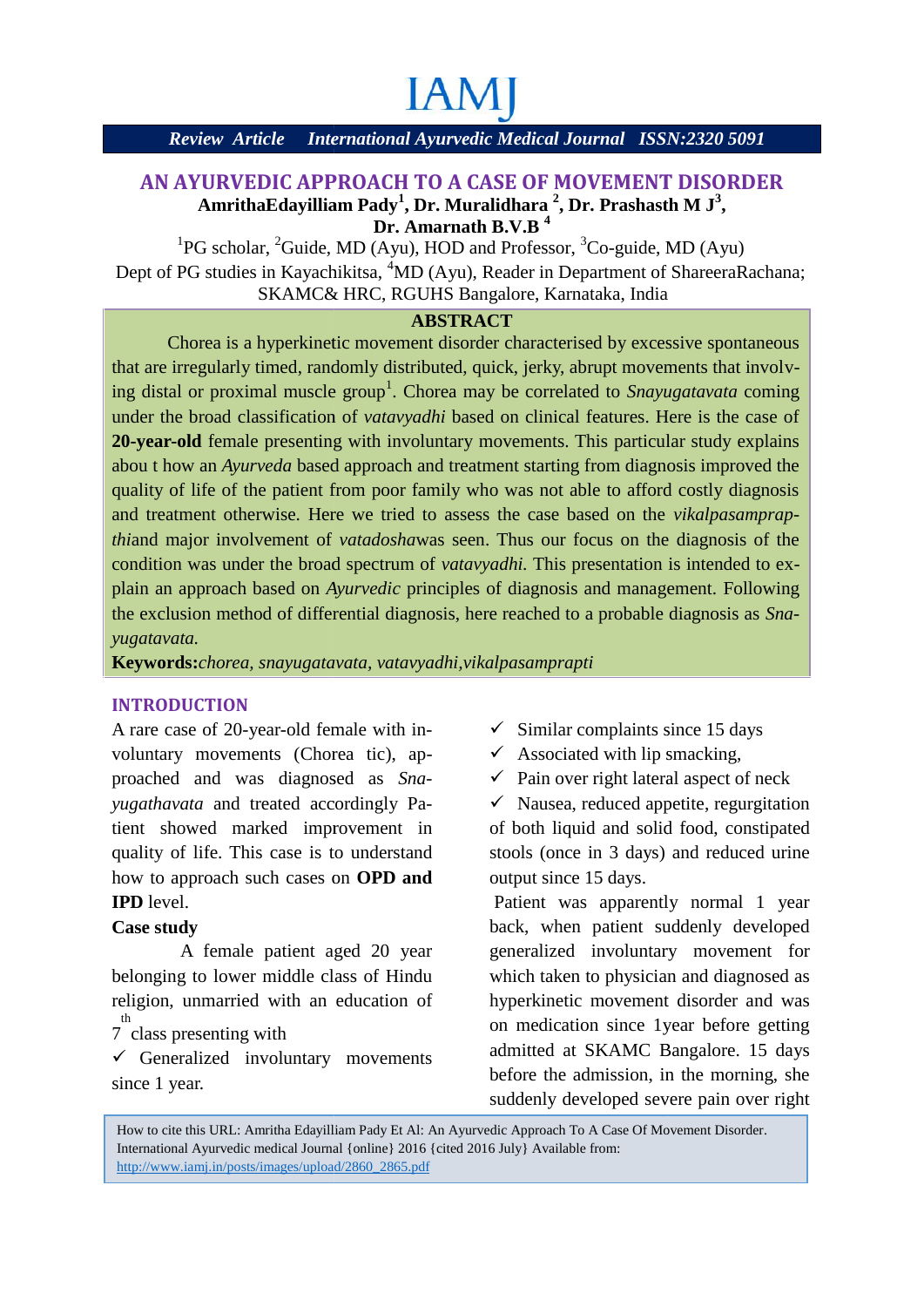lateral aspect of neck followed by generalized irregular involuntary movements which was dominant over bilateral upper limb, trunk and head, associated with lip smacking unsteadiness and nausea.

There was no loss of consciousness, frothy salivation, giddiness, vomiting or headache. Attack used to subside over a day and used to recur on alternate days with increased severity. Along with these complaints she had difficulty in swallowing food (regurgitation of solid and liquid food), reduced appetite, decreased frequency of urination and constipation. On the day of admission in SKAMC while brushing teeth she suddenly developed neck pain followed by involuntary movements and she fell down due to unsteadiness. At 10.00am they approached **our hospital** for further management. Consciousness was preserved, no bowel and bladder incontinence during admission of patient.

Her appetite was reduced and decreased urine output (once /day), hard constipated stools (once in 3 days) with sound sleep (No involuntary movements while sleeping) since 15 days.

There was no h/o trauma, surgery, rheumatic fever, diabetes mellitus, dyslipidemia. Her mother's pregnancy was uneventful and full term delivery from home. She had delay in developmental milestones such as- started walking at the age of 8, slow unsteady walking, stooping forwards and dysarthria since childhood.

Mild mental disabilities- such as poor in school and academic work, difficulty in writing and reading, needs assistance for self-care such as eating, washing and bathing. She attained her menarche at the age of 12, secondary amenorrhea since then (8 years). Her parents had consanguineous marriage and having 6 siblings. No one in the family said to have similar

complaints. She is on Tab sodium valproate 200mg once daily since 1 year.

**Conclusion based on clinical examination**

Lean built, under nourished, pallor, and with coated tongue oriented to time place and person and intact memory, thoughts and perception.

#### **During the active phase**

Patient presented with altered appearance, behavior, and speech disturbances.

Closure of **bilateral** eyes was not possible > 5 seconds along with difficulty in performing blowing of cheek.

Complete protrusion of tongue was not possible which was popping in and out rapidly along with involuntary movements of tongue.

Fast non rhythmic choric type of movement which was increasing with motor activitypresented in **bilateral** upperlimb, head, trunk and less involvement of lowerlimb **with** good muscle strength and poor palmar and pincer grip.

## **Knee jerk was exaggerated and plantar reflex was dorsiflexion.**

The analysis of case started in detail with the help of *dashavidhapareeksha,amshaamshakalpana* of *doshadhathu* involvement and *nidanapanchakas*. The conclusion**was is***Vatavridhi, kapha, pithakshaya* and *dhathukshaya* along with*vaikrutha* in *prana, udana, vyana, samana, apanavata karma, pachaka, sadhaka, alochakapitha vaikrutha karma,avalambaka, tharpaka, kaphavikrutha karma* **is was** present.

## *Samprapti*

*Beejadushti* and *madhuraharavihara* lead to delayed developments of sensory and motor property*. Shareerika*and *manasikanidana*does further *vataprakopa* lead to*karshya, mamsashosha, shakrutgraha, indriyabramsha, arthavakshaya.* These *vikaras* further aggravating *vata* lead to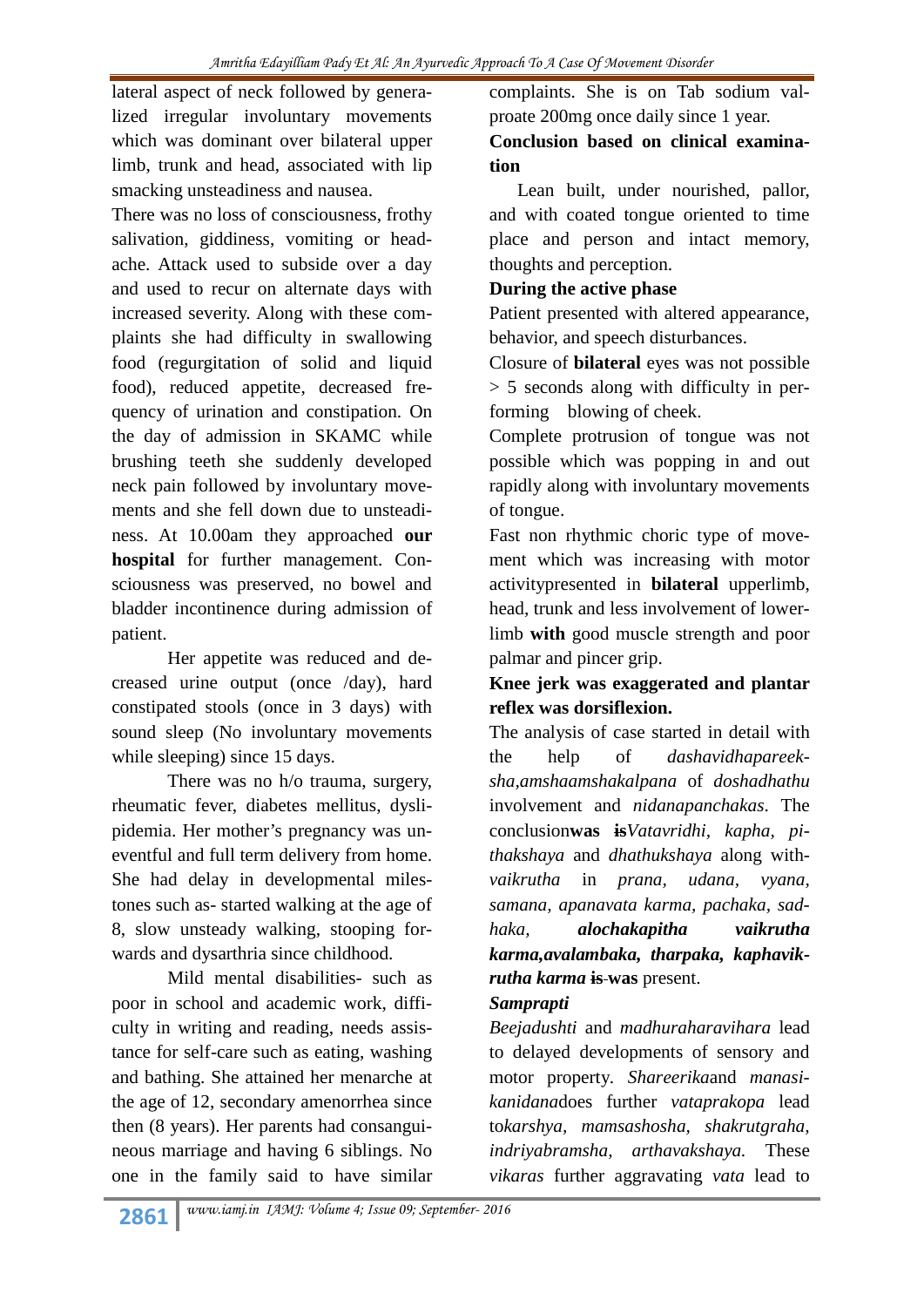*udavartha*. On other side aggravation *vata* vitiated *Snayu ,sira, kandara* lead to*shoola, aakshepaka, kampa.*

We came to a probable diagnosis of *Snayugatavata.*

## *Samprapthighataka*

*Dosha -*

*Vatapradhanatridosha*

*Dooshy -mamsa, meda, majja, sirasnayu*

- *Agni -Jataragni, dhatvagni*
- *Ama - Samavatha*

*Srothas -medovahamajjavaha*

*Srothodushtiprakara –*

#### *Sanga, vimargagamana*

*Udbavasthana -pakwashaya Vyakthasthana - sarvashareera Adhishtana - sirasnayukandara Marga - Madhyama Sadhyasadhyatha - Asadhya*

## **Previous investigational reports**

Report of MRI on 18/6/2014: MRI of the brain shows no definite abnormality

USG abdomen on 18/6/2014: Features suggestive of cystitis

Radiography of chest on 14/7/2014: Normal chest x-ray

Haematological test report on 18/6/2014 Neutrophils -77%

Lymphocytes-14.3%

Ceruloplasmin serum-0.252

## **Differential diagnosis**

For understanding the disease well, following differential diagnosis was considered.

*Phakka roga<sup>2</sup> Skandapasmara,<sup>3</sup>Vepathu<sup>4</sup> , Antharayama<sup>5</sup> , Akshepaka<sup>6</sup> , Thandavaroga 7* , *snayugatavata<sup>8</sup>*

As per **modern science**-Sydenham's chorea, Wilson's disease, Hyperthyroidism, ALS, Dystonia, Protein energy malnutrition, Global delay of development, Choreoathetoid cerebral palsy, Choreaoathetosis, Huntington's chorea<sup>8</sup>.

## **Probable diagnosis**

*Snayugatavata- akshepaka, antharayama.*

Choreoathetosis

Huntington's chorea

#### **Treatment Given**

- On the day of admission started treatment **with** *Shirothalam* with *Bramithaila*+*amlakichurna*+*jatamamsi churna* for 7 days.
- 2 nd day *Sadhyavirechana* with 30ml *gandarvahastyadithailam*+1/2 glass of milk **in** empty stomach.
- Started *sarvanga alepa chikitsa* with *teekshana lepa* on the 3rd day of admission for 5 days.
- By the completion of 7 days of treatment in the hospital patient started feeling better. Choric movements reduced 50%, athetoid movements was present, neck pain reduced to 60%, on VAS-5/10. Forward stooping while walking, standing was persistent. Reduced appetite, not passing bowel motions regularly, and micturition once daily were persisting.
- On 8th day administered *Virechana* with *trivrut avaleha*-30gm with *triphala kashaya* 100ml as *anupana* at 9.00am followed by discharge.
- **Condition on discharge** Patient had 15 *vega*s of *virechana*

No involuntary movements

No neck pain

Appetite was reduced, micturition was once daily.

Adviced review on 11/8/15

Discharge medicines-

 *Mahapaishachikaghruta*-3tsp-0- 3tsp(before food)

 *Saraswatharishta*- 3tsp-0-3tsp +6tsp water(before food)

Cap sagarlic 1-0-1 before food.

On 13/8/15, patient approached opd for follow up.

Condition of the patient got better. No recurrence of involuntary movements. Her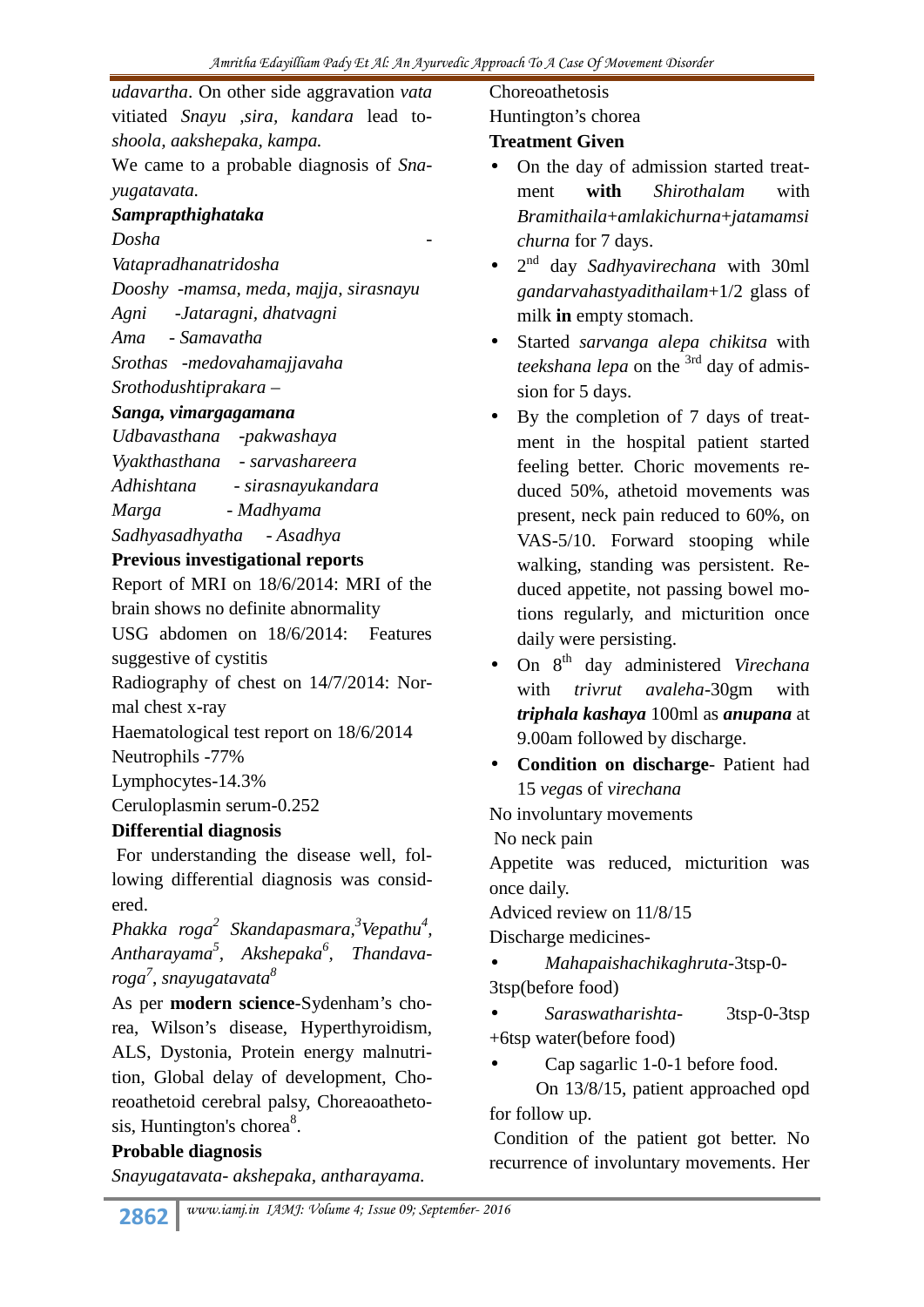appetite got improved, and getting complete bowel motion regularly once daily, micturition was 4-5 times /day

- Cap sagarlic 1-0-1 before food
- *Mahapaishachikaghrta* 3tsp-0-3tsp for 1 month.
- Adviced *tila* (sesame) in daily diet. **Assessment criteria<sup>9</sup>**

| <b>Symptom</b>     | <b>Gradings</b>                                                   |
|--------------------|-------------------------------------------------------------------|
| <b>Handling</b>    | $0$ – normal                                                      |
| utensils           | 1 -minimally impaired (difficulty with these tasks, but no help   |
|                    | needed)                                                           |
|                    | 2 - mildly impaired (occasional help needed)                      |
|                    | 3 - moderately impaired (frequent help needed)                    |
|                    | 4 - severely impaired (needs to be fed)                           |
| <b>Hygiene</b>     | $0$ – normal                                                      |
|                    | 1 -minimally impaired (difficulty with hygiene tasks, but no      |
|                    | help needed)                                                      |
|                    | 2 - mildly impaired (occasional help needed)                      |
|                    | 3 - moderately impaired (frequent help needed)                    |
|                    | 4 - severely impaired (completely dependent)                      |
| . Dressing         | $0$ – normal                                                      |
|                    | 1 -minimally impaired (difficulty with dressing, but no help      |
|                    | needed)                                                           |
|                    | 2 - mildly impaired (occasional help needed)                      |
|                    | 3 - moderately impaired (frequent help needed)                    |
|                    | 4 - severely impaired (completely dependent)                      |
| <b>Walking</b>     | $0$ – normal                                                      |
|                    | 1 - minimally impaired (walks with difficulty,                    |
|                    | but does not run into objects)                                    |
|                    | 2 - mildly impaired (walks with difficulty, running into objects) |
|                    | 3 - moderately impaired (walks only with assistance)              |
|                    | 4 - severely impaired (chorea paralytica; cannot walk at all,     |
|                    | even with assistance)                                             |
| <b>Involuntary</b> | $0 - absent$                                                      |
| movement           | 1 - minimal (action chorea, or intermittent rest chorea)          |
|                    | 2 - mild (continuous rest chorea, but without functional im-      |
|                    | pairment)                                                         |
|                    | 3 - moderate (continuous rest chorea with partial functional im-  |
|                    | pairment)                                                         |
|                    | 4 - severe (continuous rest chorea with complete functional im-   |
|                    | pairment)                                                         |
| <b>Tongue</b>      | 0 - can hold tongue protruded for more than 1 minute              |
| protrusion         | 1 - can hold tongue protruded for more than 30 seconds            |
|                    | 2 - can hold tongue protruded for more than 10 seconds            |
|                    | 3 - can hold tongue protruded for less than 10 seconds            |
|                    | 4 - cannot protrude tongue                                        |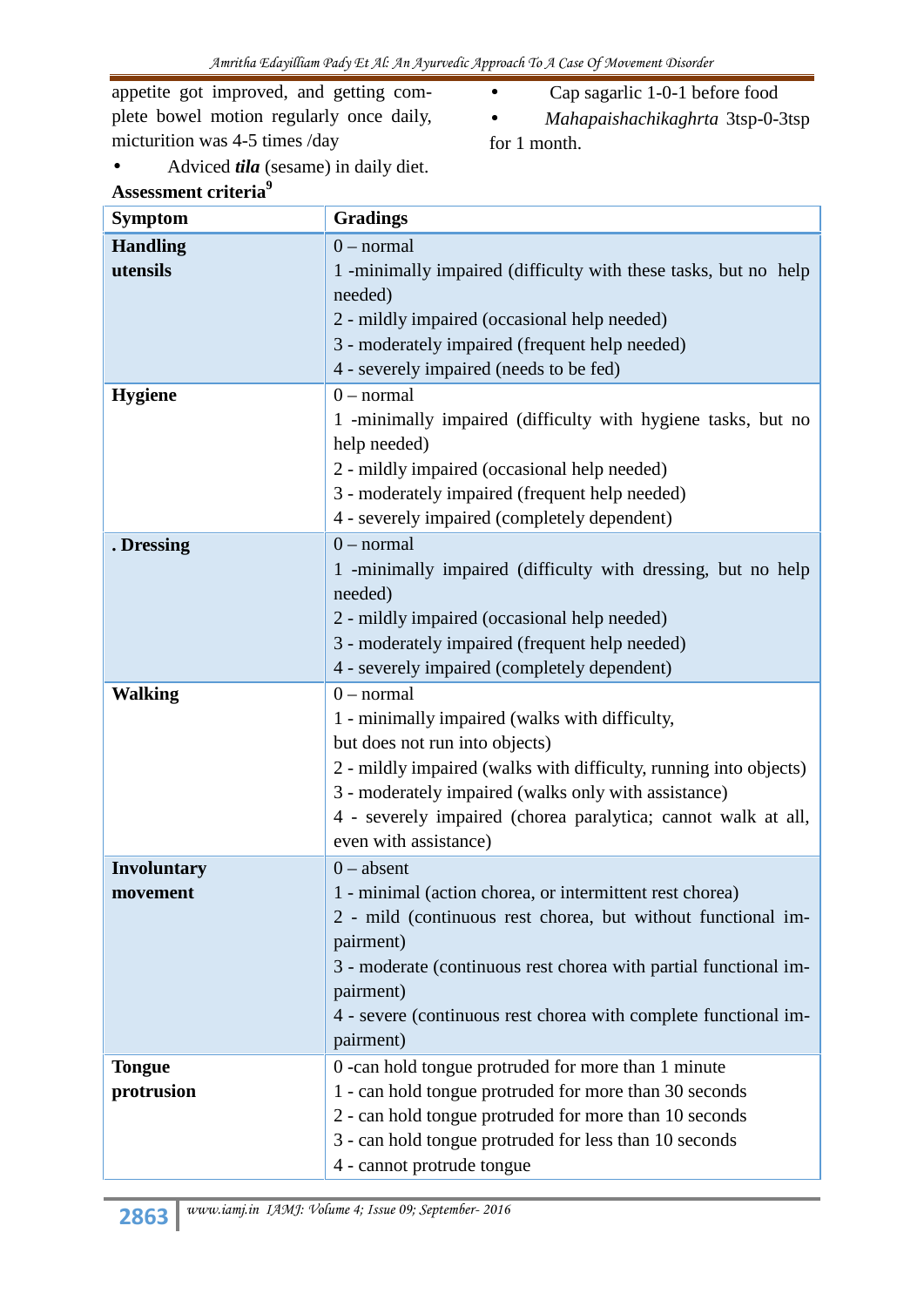| <b>Bowel</b> | 0- Once per day regular, without assistance with complete    |  |
|--------------|--------------------------------------------------------------|--|
| movements    | evacuation                                                   |  |
|              | 1- Once in 2 days without assistance with incomplete evacua- |  |
|              | tion                                                         |  |
|              | 2- 2 times /week, with incomplete evacuation                 |  |
|              | 3- Less than once per week with assistance, incomplete       |  |
|              | evacuation                                                   |  |
|              | 4- Less than once per week with digital assistance or enema. |  |

| <b>Symptoms</b>             | <b>Before treatment</b> | <b>After treatment</b> |
|-----------------------------|-------------------------|------------------------|
| <b>Handling utensils</b>    | 3                       | $\overline{2}$         |
| <b>Hygiene</b>              | 3                       | $\overline{2}$         |
| <b>Dressing</b>             | 3                       |                        |
| <b>Walking</b>              | 3                       |                        |
| <b>Involuntary movement</b> | 3                       |                        |
| <b>Tongue protrusion</b>    | 3                       | $\bf{0}$               |
| <b>Bowel movements</b>      |                         |                        |

## **DISCUSSION**

Chorea may affect any part of the body but is more common in the proximal limbs, neck, trunk, and facial muscles. It may be exacerbated by voluntary action, stress, and emotion. Chorea has many causes. The most common causes of chorea in childhood include cerebral palsy and medication-induced and Sydenham's chorea. Choreiform movements in cerebral palsy often begin in the third to fifth year of life and may progress throughout adolescence. Huntington's disease in childhood usually does not present with chorea but rather with intellectual and behaviour changes, myoclonus, dystonia, and parkinsonian features. Choreiform cerebral palsy may be confused with benign hereditary chorea, an autosomal dominant disorder that may begin in infancy or early childhood and is associated with normal intellect<sup>10</sup>. .

Based on the *vikalpasamprapti* concluded under *vatavyadhi,* probable diagnosis is *snayugatavata*. Since the patient from poor economic status, not willing to give lab investigations we couldn't do the con-

firmatory modern diagnosis. By considering the presenting complaints, the probable diagnosis is chorea a movement disorder. Here in this case by considering the *saamavastha* and *avarana of vata*, the initial line of treatment **we have adopted was** *Agnilepa* which contains *tulasi, agnimantha, nirgundi, haridra, lashuna, maricha, lavanga, sarshapa* acts as *aamapachana* and *srothoshodhana*. By considering both *vatavrudhi* and *udavartha,* started with *thalam* and *sadhyovirechanam* to pacify the increased *vata*, **for** a*gnideepthi,* and *mala shodhana*. To strengthen the body and improve *budhismruthivak* prescribed *mahpaishachikaghrutha* and *saraswatharishta*. To maintain the **patency and prevention** of *srothas* **and to keep** *apana vayu* **in normalcy** *lashuna* in the form of Sagarlic capsule **has been** selected**. Our next concentration is on her** *arthava* we have put her on *pithavrudhikara ahara***.** .Since *vata* was very much aggravated general principle of *vatavyadhichikitsa***was** followed and treated by looking into *doshadooshya*in